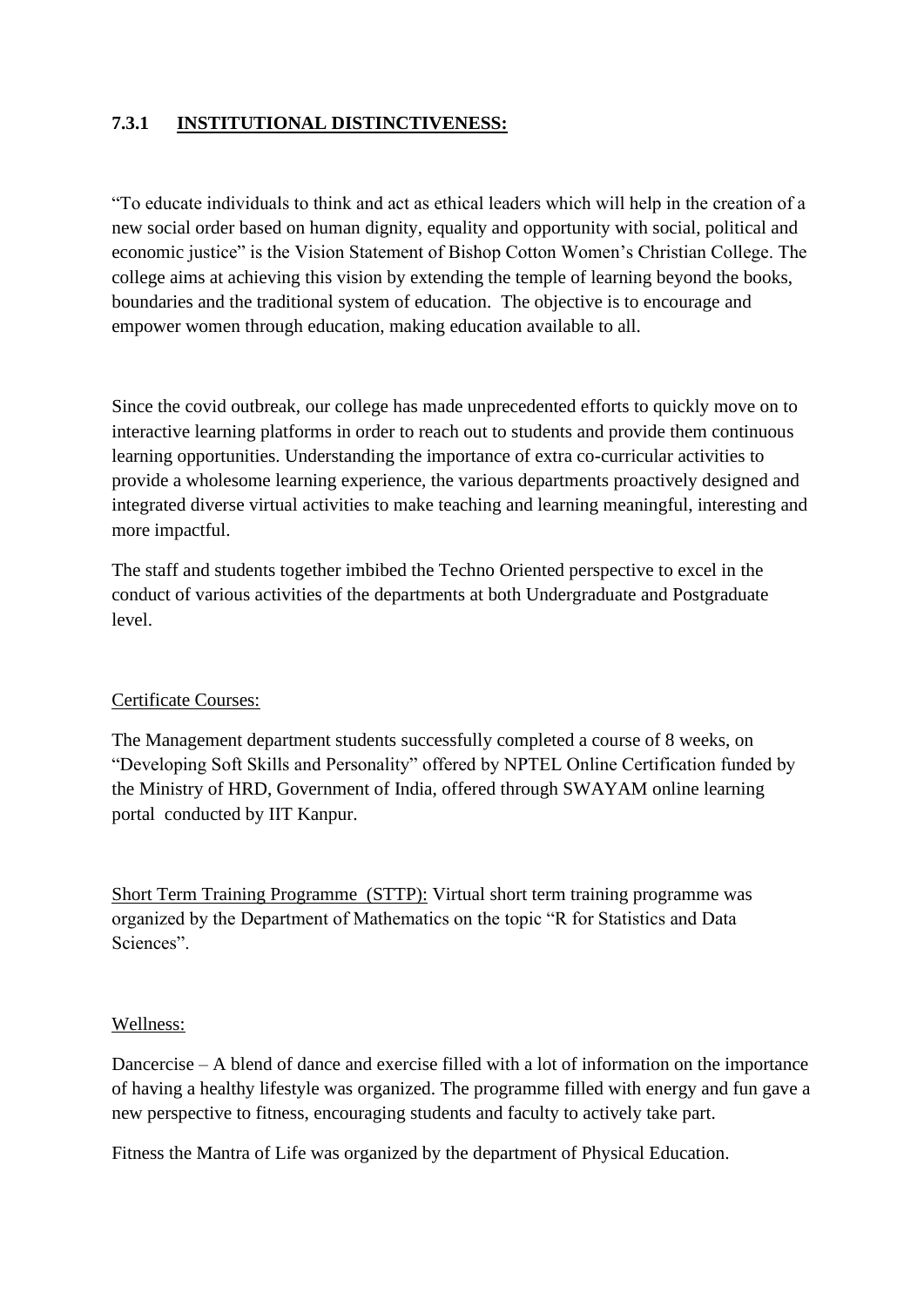Awareness Webinars on "Ill effects of Tobacco on Health" and " Menstruation – Facts, Myths and Misconception".

## Emotional support:

SWASTI – A Free Tele Counselling Helpline was formally launched by the Psychology Department (PG) in collaboration with the Association of Health Psychologists, Bangalore Psychology Forum and supported by UNICEF and Dr. Reddy's Lab.

The Rotaract Club members presented the National Anthem in sign language through a video recording dedicated to the Hearing Impaired of our country.

E- learning Resources: Understanding the altered needs of our students in the uncertain times of the pandemic where the students were unable to access the information center. The library adapted to the change with the help of technology. Instead of physical access to books and magazines, digital access was initiated. The college library took Annual Institutional Membership in two prestigious institutions namely British Council and DELNET for online resources.

**The British Council Library** membership provided the following:

- E-Books: Read and download 120000+ full text e-books and audio books (both academic and fiction)
- E-Magazines: Read and download the best of UK magazines including The Economist, Amateur.
- Photographer, New Scientist Etc.
- E-Movies: Watch over 8000 award winning movies, short feature films and documentaries.
- E-Learning Resources: Access 40000 online learning modules on soft skills and software applications and access over 1555 digital graphic novels.
- E-Journals: Read and download over 2000+ journals from JSTOR and 15000+ from ProQuest.
- E-Newspapers: Read 8000 +e-newspapers from across 100 countries.
- Watch online: Movies, theater performances, music documentaries and stream live concerts.
- Road to IELTS Guide: Access to full version with 150 hours of practice.

Similarly, **DELNET** membership too provided the following: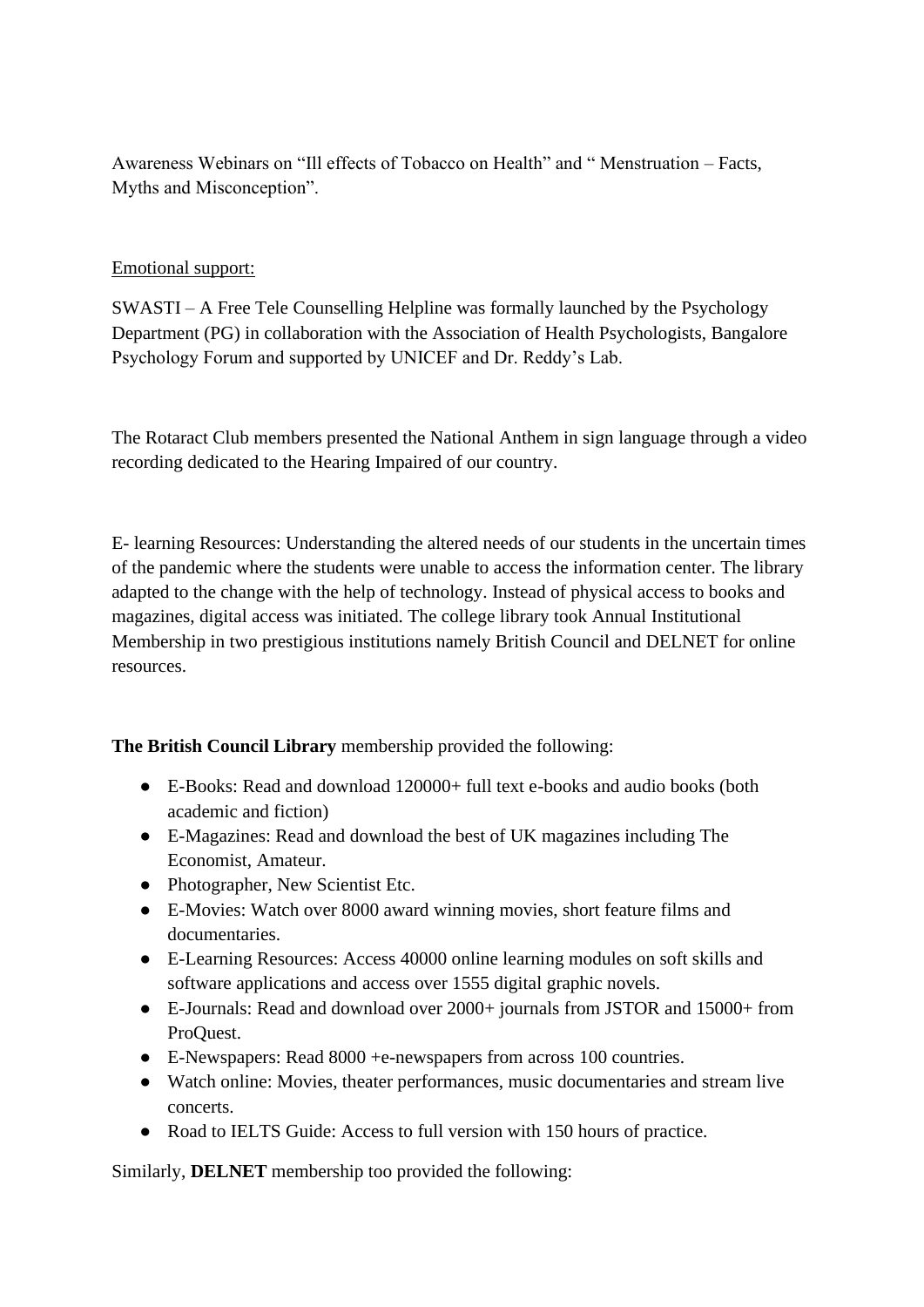● E-Book Directory: which is a daily growing list of links, to freely accessible e-books,

documents and lecture notes, found on the internet. There are 10849 free e-books in 709 categories.

- E-Journals: 4125 e-journals in 17 subjects.
- Four online-databases

With these resources the students could not only open up windows for them to learn, but also to explore and to contribute in improving the quality of life.

E-Cell: Women Entrepreneurs are making their way in the business world in a big way. The E – cell of our college encourages and prepares our students to be successful business women. As it is said women are natural networkers and multi-taskers, in today's ultra-fast paced business environment, BCWCC prepares the students to take risks, move forward and succeed . And clubs like E cell play a supporting role to climb the ladder of success in business. Some of our Campus Ventures include the following

## VENTURES IN CAMPUS

➢ "SWEET AND SPICE, EVERYTHING NICE"

 $\triangleright$  INK HEART– The company deals with handmade bookmarks which are made of

recycled paper and henna tattoos are designed according to the preferences of the customers.

 $\triangleright$  BUBBLE HUT – The company deals with homemade soaps, Moisturizers and Scrubs

➢ HAPPY ART LETTERS AND THE SCRUNCHIES CORNER – The Company

deals with work on Calligraphy, Paintings, Mandala Art and Art Journals.

 $\triangleright$  SNAZZY CRAFTS – The Company deals with handmade gifts like Scrapbook, Chocolate Hampers, Explosion box and Gift Cards.

 $\triangleright$  Gifts of Love71- The Company deals with clothing, jewelry, accessories, home décor and other useful amenities.

 $\triangleright$  Shrisha\_henna08 and whole\_saleshop23 – The Company deals with pure and organic Rajasthani mehendi powder and cones. It also deals with branded cosmetics.

 $\triangleright$  Mehijab – It's an artistic world where the entrepreneur deals with Mehendi orders.

 $\triangleright$  Dirajshoppify – The Company deals with stationery items and gifting articles.